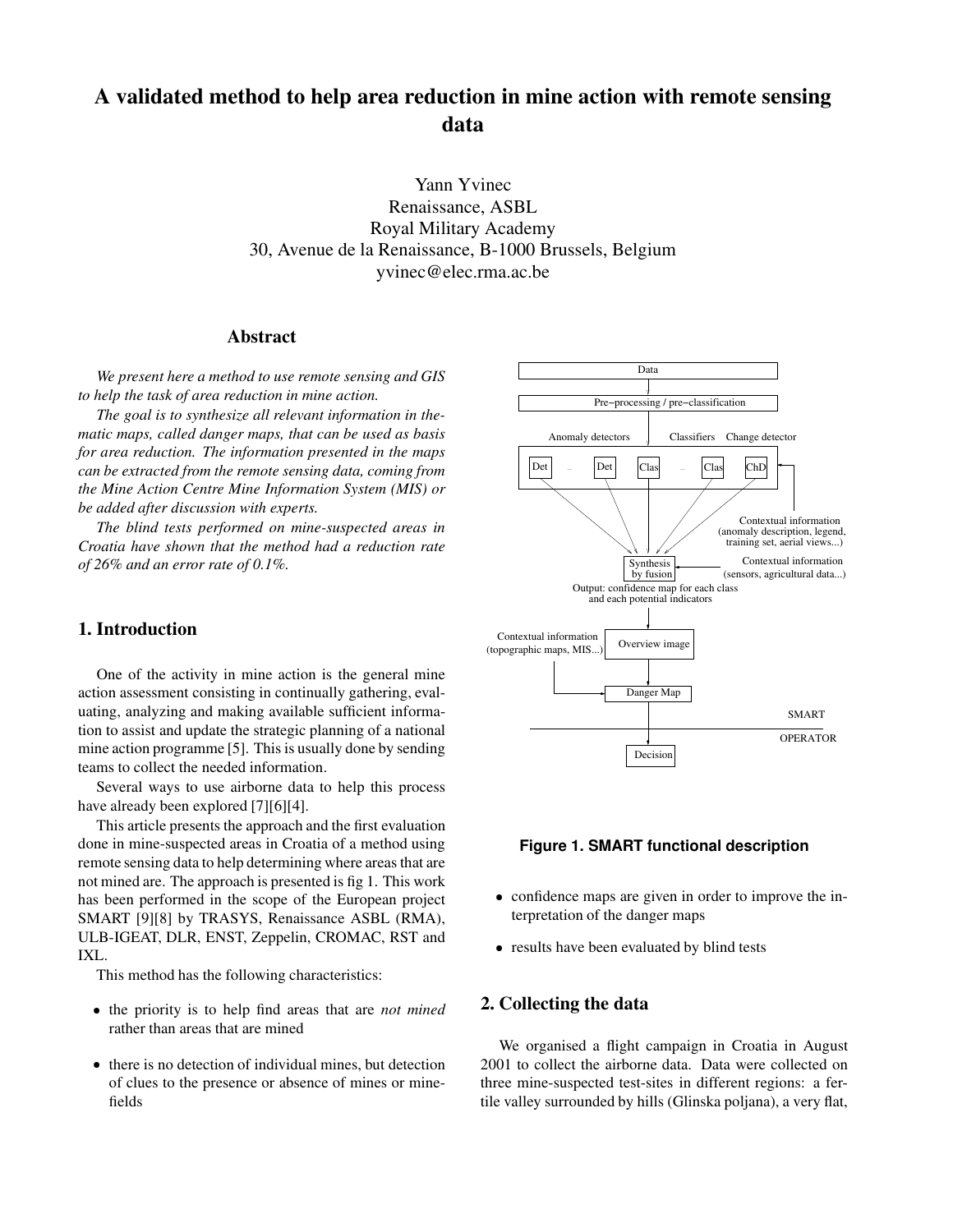| <b>Indicators</b> of | <b>Indicators of mine presence</b>               |  |  |  |
|----------------------|--------------------------------------------------|--|--|--|
| mine absence         |                                                  |  |  |  |
| Cultivated           | Trenches and man-made embank-                    |  |  |  |
| land                 | ments                                            |  |  |  |
| Asphalted            | <b>Bunkers</b>                                   |  |  |  |
| roads                |                                                  |  |  |  |
|                      | Infrastructural objects that are in              |  |  |  |
|                      | use                                              |  |  |  |
|                      | Concealed paths to trenches<br>or                |  |  |  |
|                      | bunkers                                          |  |  |  |
|                      | Shores of rivers                                 |  |  |  |
|                      | River banks, shallow rivers<br><b>or</b>         |  |  |  |
|                      | creek, suitable for crossing                     |  |  |  |
|                      | <i>(included)</i><br>destroyed<br><b>Bridges</b> |  |  |  |
|                      | bridges)                                         |  |  |  |
|                      | Tracks that are no longer in use                 |  |  |  |
|                      | Agricultural areas that are no longer            |  |  |  |
|                      | in use                                           |  |  |  |
|                      | Crossroads, especially crossings of              |  |  |  |
|                      | main roads with tracks no longer in              |  |  |  |
|                      | use                                              |  |  |  |
|                      | Irrigation/drainage channels                     |  |  |  |
|                      | Edges of forests                                 |  |  |  |
|                      | Power supply poles                               |  |  |  |
|                      | Soft edges of hardtop roads                      |  |  |  |
|                      | Tank and cannon holes (shelters for              |  |  |  |
|                      | tanks or heavy weapons)                          |  |  |  |
|                      | Mine accidents and incidents                     |  |  |  |
|                      | Minefield records                                |  |  |  |
|                      | Confrontation zones                              |  |  |  |
|                      | Hilltops and elevated plateaus                   |  |  |  |
|                      | Dominant slopes and heights                      |  |  |  |
|                      | Houses used by the military (rooms,              |  |  |  |
|                      | ammunitions stores, HQs, bunkers)                |  |  |  |
|                      | Damaged or destroyed houses                      |  |  |  |

**Table 1. Indicators used in the test-sites in Croatia**

agricultural area (Ceretinci) and a site near the coast (Pristeg). The data we used are Daedalus data (obtained from an optical scanner with 10 channels ranging roughly from blue light to thermal infrared with 1-meter resolution), E-SAR data (L-band and P-band full-polarimetric and dual-pass interferometric, C-band and X-band VV-polarisation, with a resolution from 2 to 4 meters), and RMK aerial photographs (3-centimetre resolution colour-infrared films). In addition we purchased satellite data from before the conflict, namely some KVR panchromatic images with a 2-meter resolution.

#### **3. Building a list of indicators**

After a field campaign we made a list of the features to look for in the data, based on what could be seen in the data and what could be related to the absence or presence of mines or minefields. If we want to help area reduction, that is, to be able to help stating that a mine-safe area is actually mine-safe, we have to focus on indicators of *absence* of mine infection. Unfortunately there are not so many of these indicators. In our three test-sites, the key indicator of mine absence seems to be the cultivated fields. Fields can indeed be cultivated in areas that the MIS of CROMAC, the Croatian mine action centre, labels as "suspect." See Table 1 for the list of indicators used.

Since most of the indicators in our list are indicators of mine presence, we realise that SMART has two uses: the area reduction as such – by detecting indicators of *absence* of mine infection –, and the reinforcement of suspicion – by detecting indicators of *presence* of mine infection.

It should be noted that these indicators are dedicated to Croatia. Many can be useful in other countries. But when working in another country, a careful analysis of the situation is necessary. For instance, if a cultivated land is a good indication in Croatia that there is no mine, in South Africa or Colombia it may be exactly the opposite because some farmers may mine their own fields to protect their crops.

#### **4. Extracting the information**

We use two ways to detect these indicators: anomaly detection and classification. Anomaly detection is the detection of specific elements in the data. Classification consists in assigning a land-use class to each pixel or region of the data. Satellite data from before the conflict was used to perform change detection and detect areas that were used before the conflict and have been abandoned since.

We integrate most of the tools and methods in a GIS environment compatible with the Information Management System for Mine Action (IMSMA).

#### **4.1. Anomaly detection**

In order to help the operator to extract the relevant indicators, detectors were defined. Many indicators are linear, so extractors of linear features adapted to SAR data and Daedalus multispectral data were built. Crossroads are found as intersections of roads. Likewise, intersections of roads and rivers help find bridges, even destroyed ones. A dedicated use of E-SAR data provided an extractor of aligned poles as described in [9]. Hilltops and elevated plateaus are detected by using a DTM.

#### **4.2. Classification**

Classifiers built specifically for this application include a minimum-distance discounted classifier, a classifier of multi-spectral data based on belief functions and SARspecific classifiers [3][2][1].

In addition to building some dedicated classifiers we have used commercial-off-the-shelf (COTS) software as complementary sources of analysis, such as a region-based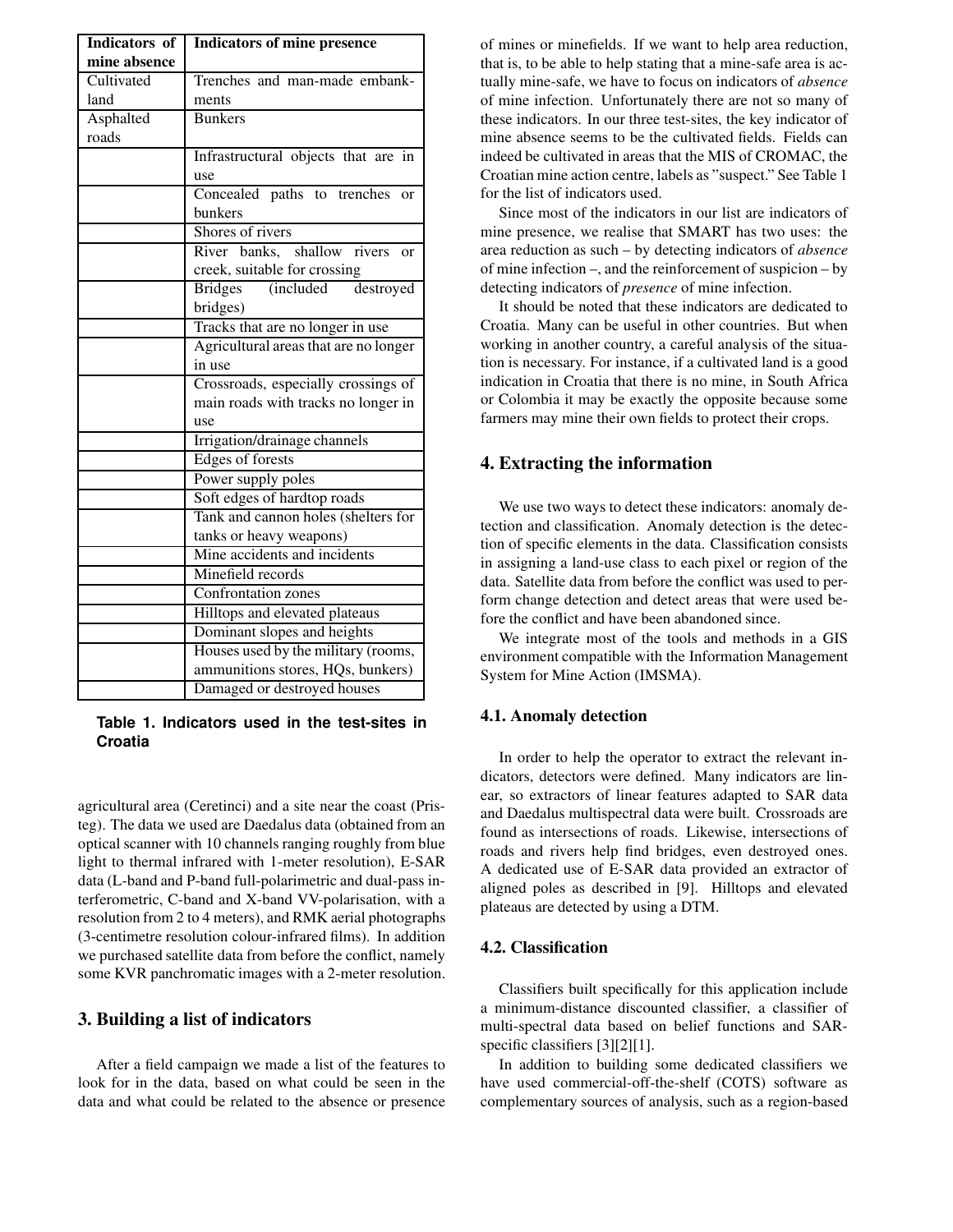classification. Besides automatic detection, interactive enhancement and extraction of anomalies – small artificial objects that are strong indicators of mine presence – were applied. For this purpose COTS software is used too.

#### **4.3. Change detection**

Since classification uses only current data it is not able to make the difference between a land that has been abandoned, for instance because of the presence of mines, and a land that is not used because it cannot be used for agriculture. Using satellite data from before the conflict, it is possible to see if a land that is not used now was already unused before the conflict or not. If it was the case then it is no longer possible to use the sole fact that it is unused to suspect a mine infection.

Edges of forests are indicators because forests can be used as a hiding place by armies. But since forest edges move over time we need to detect them at the time when the minefields might have been laid. Here again satellite data taken just before the conflict help.

#### **4.4. Data fusion**

A data fusion module is built to synthesize the classification results. First the results of various classifiers are fused at a low level. Then the knowledge is included: detection and interpretation of lines, SAR-specific classification of dedicated classes, such as rivers, results of change detection. Then a regularisation is performed by using a majority voting on regions extracted from the data.

Three methods are implemented for the low-level data fusion: two based on belief functions and one on fuzzy logic.

### **5. Building a system to help a human decision**

A core element of the approach that we have chosen is to keep human beings at the centre of the whole process of area reduction. These operators will use the GIS environment, launch the tools, intervene at any step to complete, correct or discard results of tools, apply the methods and synthesize their results. The operators must therefore have a dual expertise: in mine actions and data analysis. So we have trained mine-scene interpreters to act as operators.

### **6. The danger maps**

A great challenge is to define the best ways the operators will present their results to the decision makers performing the area reduction. For this purpose we have devised several continuous danger maps to provide a synthetic view of the information produced and of the confidence degrees attached to it.

These maps are the basis for proposing areas for area reduction. This method has been designed to be a preparatory stage that produces danger maps to help the area reduction. It is important to emphasize that the results are for decision makers and the reduction of a suspicious area is not an automatic process.

What is pictured in the danger maps is a weighted sum of factors derived from the mine-presence indicators, with a superimposition of vectors having a see-through inside, representing the mine-absence indicators. These maps provide the spatial distribution of the measure of danger, and are completed with 2 confidence maps, one for the minepresence indicators and one for the mine-absence indicators. This enables the human analysts to estimate the relative strengths of the information provided.

On the one hand, the decision makers can refer to information relating to the mine-*absence* indicators and the associated confidence values during the process of area reduction. On the other hand, the other key element is the information that concerns the mine-*presence* indicators and the associated confidence values. As pointed out by the end-users, this information can be of use for prioritizing the mine clearance operations.

## **7. Results**

Validation was done by blind tests in three test-sites in Croatia: a fertile valley surrounded by hills (Glinska poljana), a very flat, agricultural area (Ceretinci) and a site near the coast (Pristeg). In each test-site clearing was performed after the flight campaign to have the true status of the mine presence. This information was of course not made available before the production of the danger maps.

From the danger maps, a first selection of areas to be proposed for area reduction was done, areas considered as suspect were selected too. For some areas the information available was not sufficient to make a determination: presence of water, forest, etc. Tables 2 through 5 show the correspondence between these areas and the mine infection.

The three test-sites cover an area of  $3.9 \text{ km}^2$ . Glinska poljana:  $0.63 \text{ km}^2$ , Ceretinci:  $1.7 \text{ km}^2$ , Pristeg:  $1.5 \text{ km}^2$ .

In average 26% of the mine-free area has been proposed for reduction (producer's accuracy). Glinska poljana: 7.7%, Ceretinci: 47%, Pristeg: 9.0%.

Note that  $0.10\%$  (976 m<sup>2</sup>) of what was proposed for reduction is actually mined (100 – user's accuracy). Glinska poljana: 0.058% (26 m<sup>2</sup>), Ceretinci: 0.12% (924 m<sup>2</sup>), Pristeg: 0.020% (26 m ).

A ROC diagram can be built in order to compare the results. But for this we need a different definition of error rate. We choose therefore the following: the percentage of the mined area of the validation area that was (wrongly) included into the area proposed for reduction. The results are 1.1% for the three test-sites combined. Glinska poljana: 0.070%, Ceretinci: 1.8%, Pristeg: 0.70%. The ROC diagram is given in fig 2.

In addition to this technical evaluation a panel of independent mine action experts working in Croatia has evaluated the method and danger maps, and recognized their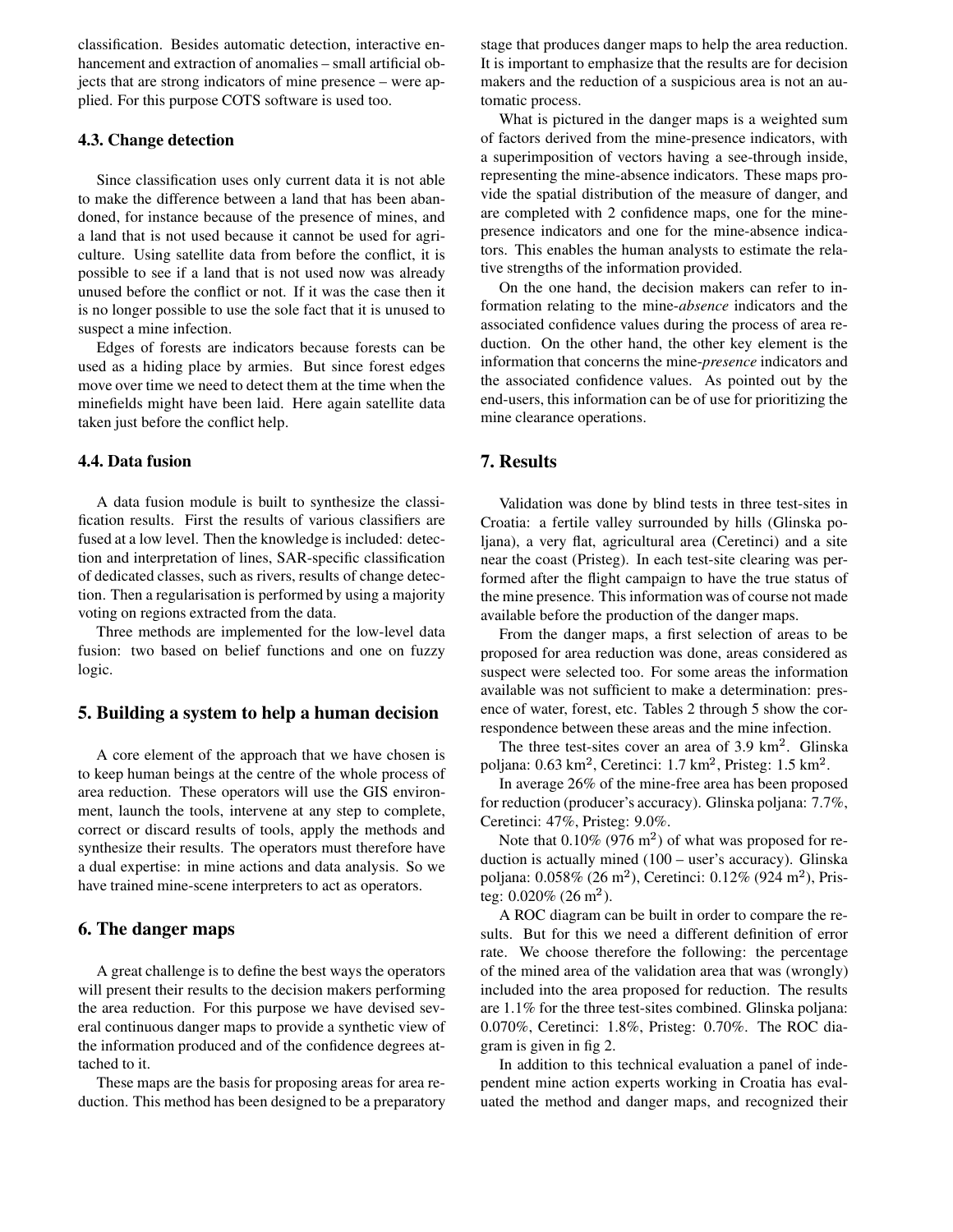**Table 2. Glinska poljana: first results of the tests in km with user's accuracy (UA, or reliability accuracy, precision, predictive value) and producer's accuracy (PA, or reference accuracy, sensitivity, recall) in %. 7.7% of what was mine-free has been proposed for reduction. 0.058% of what has been proposed for reduction was actually mined.**

| <b>GP</b>          | <b>Considered Proposed No</b> |           |          | <b>Total</b> | PA     |
|--------------------|-------------------------------|-----------|----------|--------------|--------|
| (km <sup>2</sup> ) | as suspect                    | for       | decision |              | $(\%)$ |
|                    |                               | reduction |          |              |        |
| <b>Mined</b>       | 0.037                         | 0.000026  | 0.00010  | 0.040        | 99.7   |
| <b>Not</b>         | 0.51                          | 0.045     | 0.038    | 0.59         | 7.7    |
| mined              |                               |           |          |              |        |
| <b>Total</b>       | 0.54                          | 0.045     | 0.039    | 0.63         |        |
| UA                 | 6.8                           | 99.942    |          |              |        |
| $\mathscr{G}_o$    |                               |           |          |              |        |

**Table 4. Pristeg: first results of the tests in km with user's accuracy (UA, or reliability accuracy, precision, predictive value) and producer's accuracy (PA, or reference accuracy, sensitivity, recall) in %. 9.0% of what was mine-free has been proposed for reduction. 0.020% of what has been proposed for reduction was actually mined.**

| Pr                 | <b>Considered Proposed No</b> |           |          | <b>Total</b> | PA     |
|--------------------|-------------------------------|-----------|----------|--------------|--------|
| (km <sup>2</sup> ) | as suspect                    | for       | decision |              | $(\%)$ |
|                    |                               | reduction |          |              |        |
| <b>Mined</b>       | 0.0037                        | 0.000026  | 0.0      | 0.0037       | 99.3   |
| <b>Not</b>         | 0.87                          | 0.13      | 0.45     | 1.5          | 9.0    |
| mined              |                               |           |          |              |        |
| <b>Total</b>       | 0.89                          | 0.13      | 0.45     | 1.5          |        |
| UA                 | 0.4                           | 99.980    |          |              |        |
| $\mathscr{G}_o$    |                               |           |          |              |        |

**Table 3. Ceretinci: first results of the tests in km with user's accuracy (UA, or reliability accuracy, precision, predictive value) and producer's accuracy (PA, or reference accuracy, sensitivity, recall) in %. 47% of what was mine-free has been proposed for reduction. 0.12% of what has been proposed for reduction was actually mined.**

| <b>Ce</b>          | <b>Considered Proposed No</b> |           |          | <b>Total</b> | PA     |
|--------------------|-------------------------------|-----------|----------|--------------|--------|
| (km <sup>2</sup> ) | as suspect                    | for       | decision |              | $(\%)$ |
|                    |                               | reduction |          |              |        |
| <b>Mined</b>       | 0.040                         | 0.000924  | 0.014    | 0.053        | 99.7   |
| <b>Not</b>         | 0.68                          | 0.80      | 0.22     | 1.7          | 47     |
| mined              |                               |           |          |              |        |
| <b>Total</b>       | 0.72                          | 0.80      | 0.24     | 1.8          |        |
| UA                 | 5.3                           | 99.88     |          |              |        |
| $\%$               |                               |           |          |              |        |

**Table 5. First results of the tests in km with user's accuracy (UA, or reliability accuracy, precision, predictive value) and producer's accuracy (PA, or reference accuracy, sensitivity, recall) in %. 26% of what was mine-free has been proposed for reduction. 0.10% of what has been proposed for reduction was actually mined.**

| All                | <b>Considered Proposed No</b> |           |          | <b>Total</b> | PA     |
|--------------------|-------------------------------|-----------|----------|--------------|--------|
| three              | as suspect                    | for       | decision |              | $(\%)$ |
| sites              |                               | reduction |          |              |        |
| (km <sup>2</sup> ) |                               |           |          |              |        |
| <b>Mined</b>       | 0.078                         | 0.000976  | 0.014    | 0.093        | 84.0   |
| <b>Not</b>         | 2.1                           | 0.97      | 0.71     | 3.8          | 26     |
| mined              |                               |           |          |              |        |
| <b>Total</b>       | 2.2                           | 0.97      | 0.73     | 3.9          |        |
| UA                 | 3.6                           | 99.90     |          |              |        |
|                    |                               |           |          |              |        |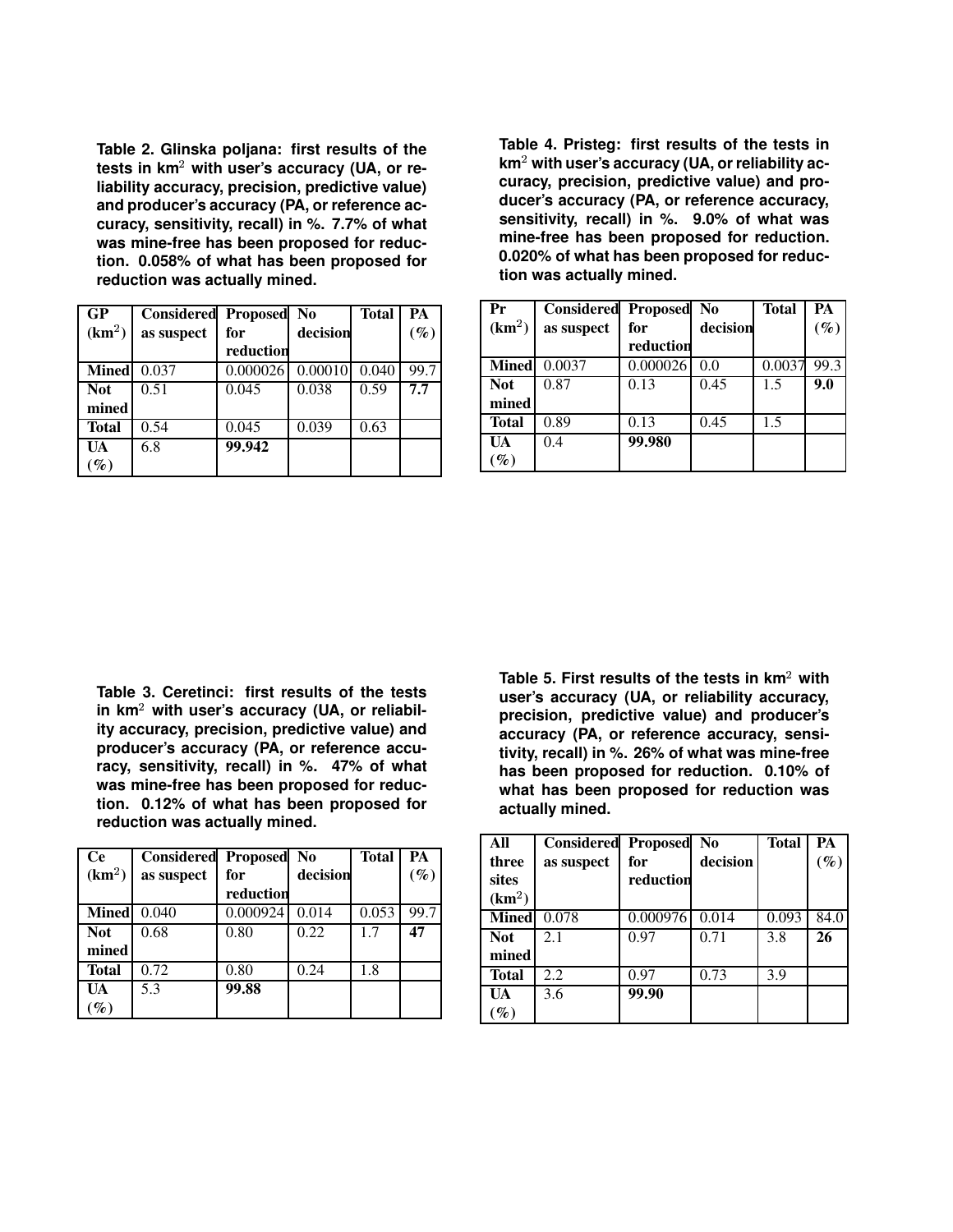

**Figure 2. ROC diagram based on the results on three test-sites (for a better visibility the error-rate scale is from 0% to 2%)**

contribution for an early stage of area reduction. It has been found that it might be even more suited for risk assessment.

In order to reduce an area one must be very confident that the area is risk-free. With few indicators of mine absence it may be difficult to reach the satisfying level of confidence. In this approach, however, the production of danger maps is useful in the first stages of area reduction. Later surveys will not have to spend time in spots where danger maps indicate that there are a lot of indicators of mine presence. But by focusing on areas where indicators of mine absence have been detected they can help reinforce the confidence that these areas should be reduced.

## **8. Limitations**

It must be noted that three points have not been completely covered by the validation.

- 1. The cost-effectiveness analysis was performed but only partially, and more could be done to better assess the economic relevance of an airborne approach to area reduction.
- 2. The results are given only as raw figures, and a more detailed analysis on the results may be needed to see, for instance, where the 0.10% error that we obtain comes from, if it can be reduced or if it is inherent to the method, if we can foresee conditions where the SMART approach is more suitable and conditions where it may not be adequate, etc.
- 3. No analysis has been done yet regarding how the input can influence the results, for instance which sensors bring the more useful information, which tools extract the most relevant information, etc.

More could have been done in validation – a statement true in many research activities. But the validation done is sufficient to be confident that the proposed method can be useful to mine action centres.

### **9. Conclusions**

We presented a method to help area reduction by the use of aerial and satellite data.

This method has been tested and evaluated. It involves the definition of indicators of mine *absence* and *presence*, their detection through land-use classification, dedicated detectors and change detection analysis, the combination of all these data with other available information – from the MIS, historical study, or visual interpretation of highresolution data – into danger maps that summarize the available information and its relevance.

The small number of indicators of mine absence makes it difficult to identify areas that could be safe, and even when such areas are found the small number of indicators may make the confidence low. However a panel of independent mine action experts working in Croatia has evaluated the project and recognized its contribution for an early stage of area reduction. One conclusion is that SMART might be even more suited for risk assessment.

A quantitative validation of SMART was performed on three test-sites in Croatia. SMART showed a significant rate of reduction of 26% (from 7.7% to 47% depending on the test-sites). But 0.10% of what was proposed for reduction was actually mined (from 0.020% to 0.12%).

It must be noted that this method is not designed to provide the final stage of area reduction – which would require that  $0\%$  of the reduced area is mined  $-$ , but an early stage in the whole process. It provides danger maps, confidence maps of indicators of mine *absence*, and confidence maps of indicators of mine *presence* that help the interpretation of the areas proposed for area reduction.

Results can be improved by a better extraction of information from the remote sensing data and a better use of the danger maps and confidence maps in the selection of areas proposed for reduction.

#### **10. Acknowledgment**

This study was done in the project SMART co-funded by the European Commission (IST-2000-25044) involving the following partners: CROMAC, DLR, ENST, IXL, Renaissance ASBL (RMA), RST, TRASYS, ULB-IGEAT and Zeppelin.

This paper is largely based on SMART final report written by Milan Bajic (CROMAC), Isabelle Bloch (ENST), Bjoern Dietrich (DLR), Sabine Vanhuysse and Eléonore Wolff (ULB-IGEAT), Jacques Willekens (TRASYS), and Yann Yvinec (Renaissance/RMA).